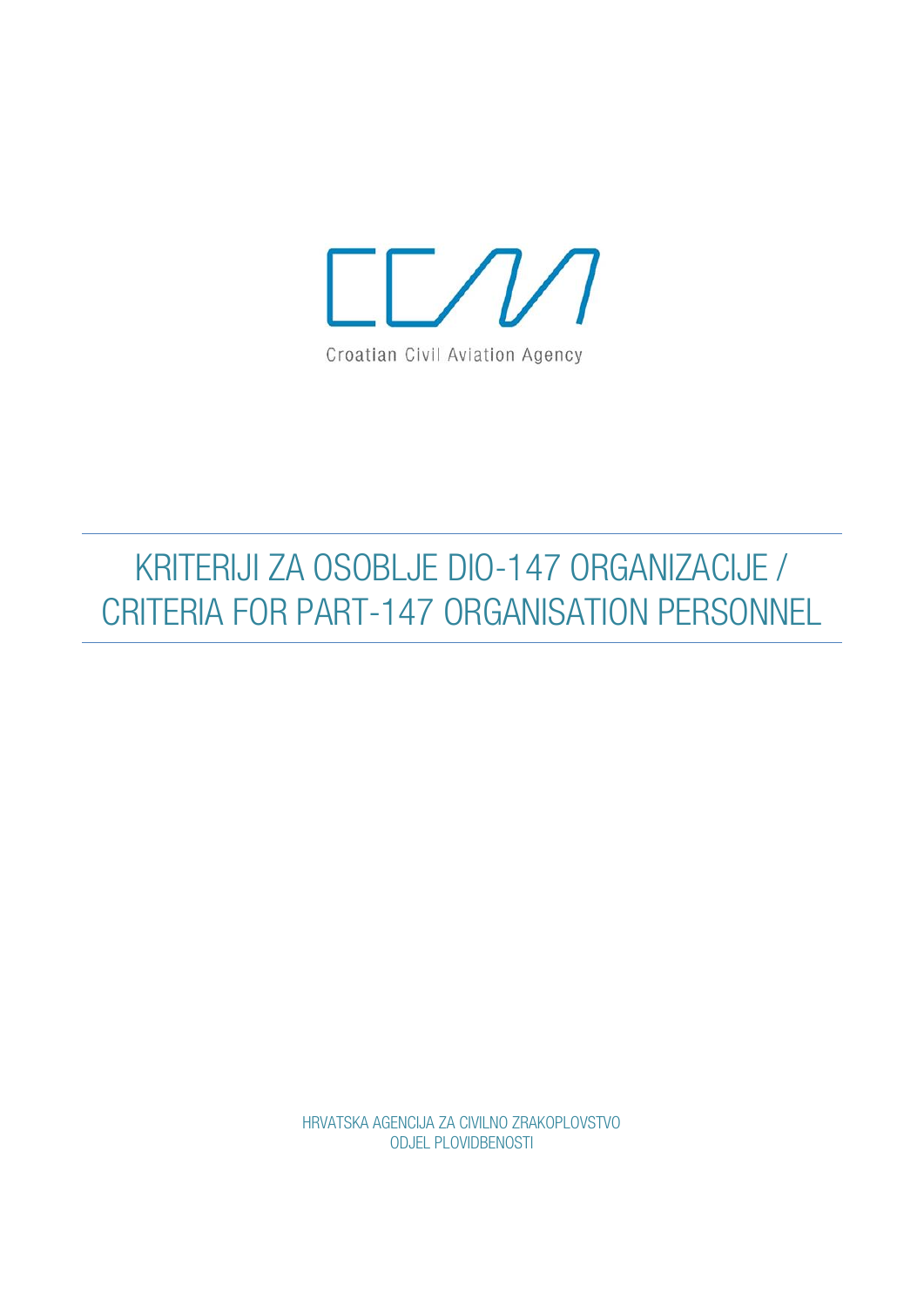

#### ODJEL PLOVIDBENOSTI

#### **Table of Contents:**

| 1.1.1                                                                                   |  |
|-----------------------------------------------------------------------------------------|--|
|                                                                                         |  |
|                                                                                         |  |
|                                                                                         |  |
|                                                                                         |  |
|                                                                                         |  |
|                                                                                         |  |
|                                                                                         |  |
|                                                                                         |  |
|                                                                                         |  |
| 3. DELEGATION OF APPROVAL OF THE LIST OF INSTRUCTORS, EXAMINERS & PRACTICAL ASSESSORS11 |  |
|                                                                                         |  |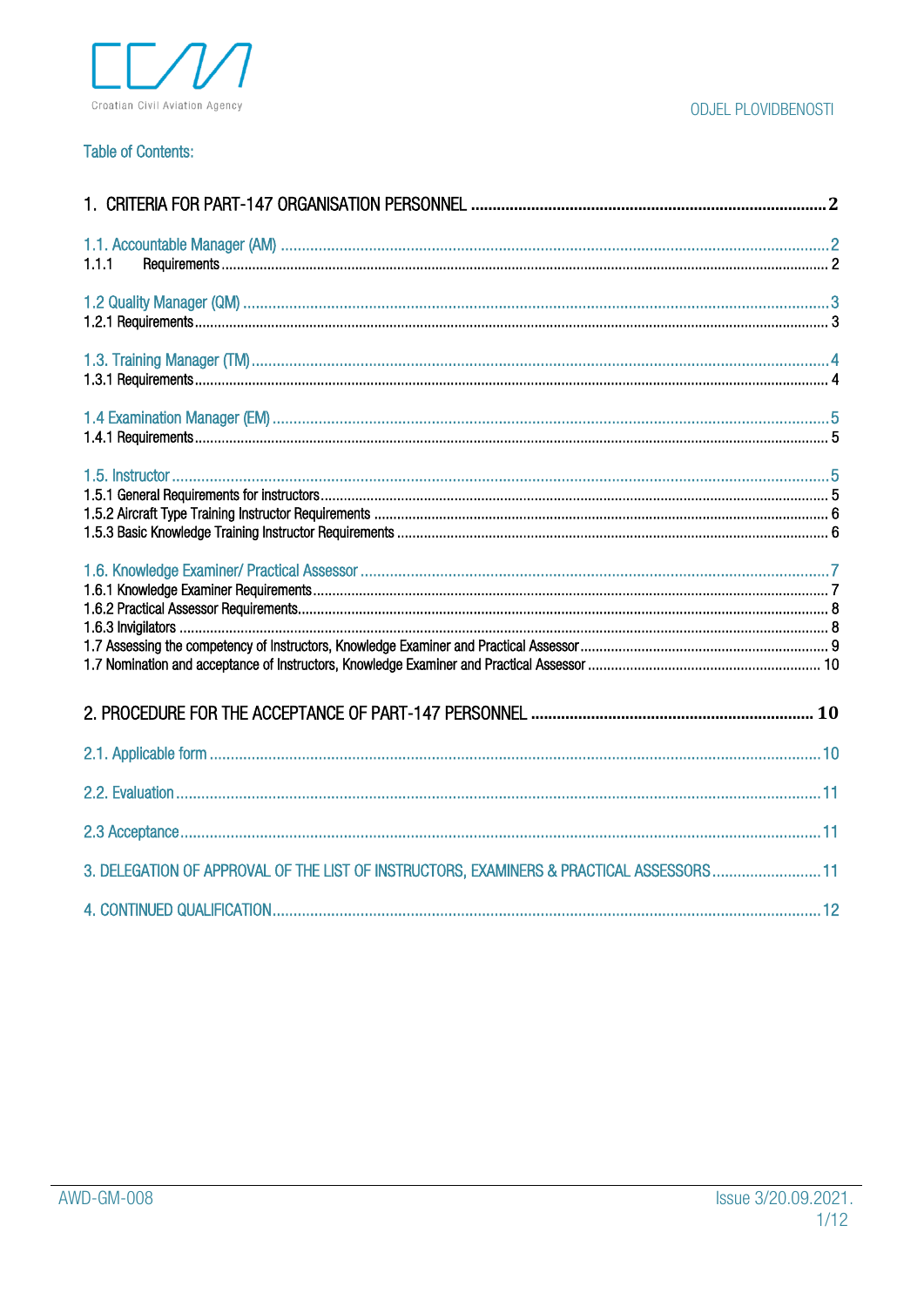This document is published to ensure compliance with 147.A.105 of Commission Regulation EU No 1321/2014 and its amendments.

# <span id="page-2-0"></span>1. CRITERIA FOR PART-147 ORGANISATION PERSONNEL

With the exception of the Accountable Manager, an EASA Form 4 should be completed for each person nominated to hold a position required by 147.A.105 (b). The organisation may adopt different designations for such nominated person, as long as it documents how these relate to the relevant Part-147 designations.

The maintenance training organisation should have a nucleus of permanently employed qualified and competent staff to undertake the minimum amount of maintenance training proposed, but may contract, on a part-time basis, instructors for subjects which are only taught on an occasional basis.

## <span id="page-2-1"></span>1.1. Accountable Manager (AM)

The Accountable Manager must have the corporate authority of ensuring that all training commitments can be financed and carried out in accordance with Part-147 standards.

#### <span id="page-2-2"></span>1.1.1 Requirements

- a) Knowledge:
	- i. Understanding of the relevant EU regulation and its Implementing Rules (Part-66 & Part-147) and national regulation requirements.
	- ii. Understanding of the MTOE procedures

#### b) Additional skills/competencies:

- i. Managerial skills
- ii. Communication skills
- iii. Attitude appropriate to the position nominated to hold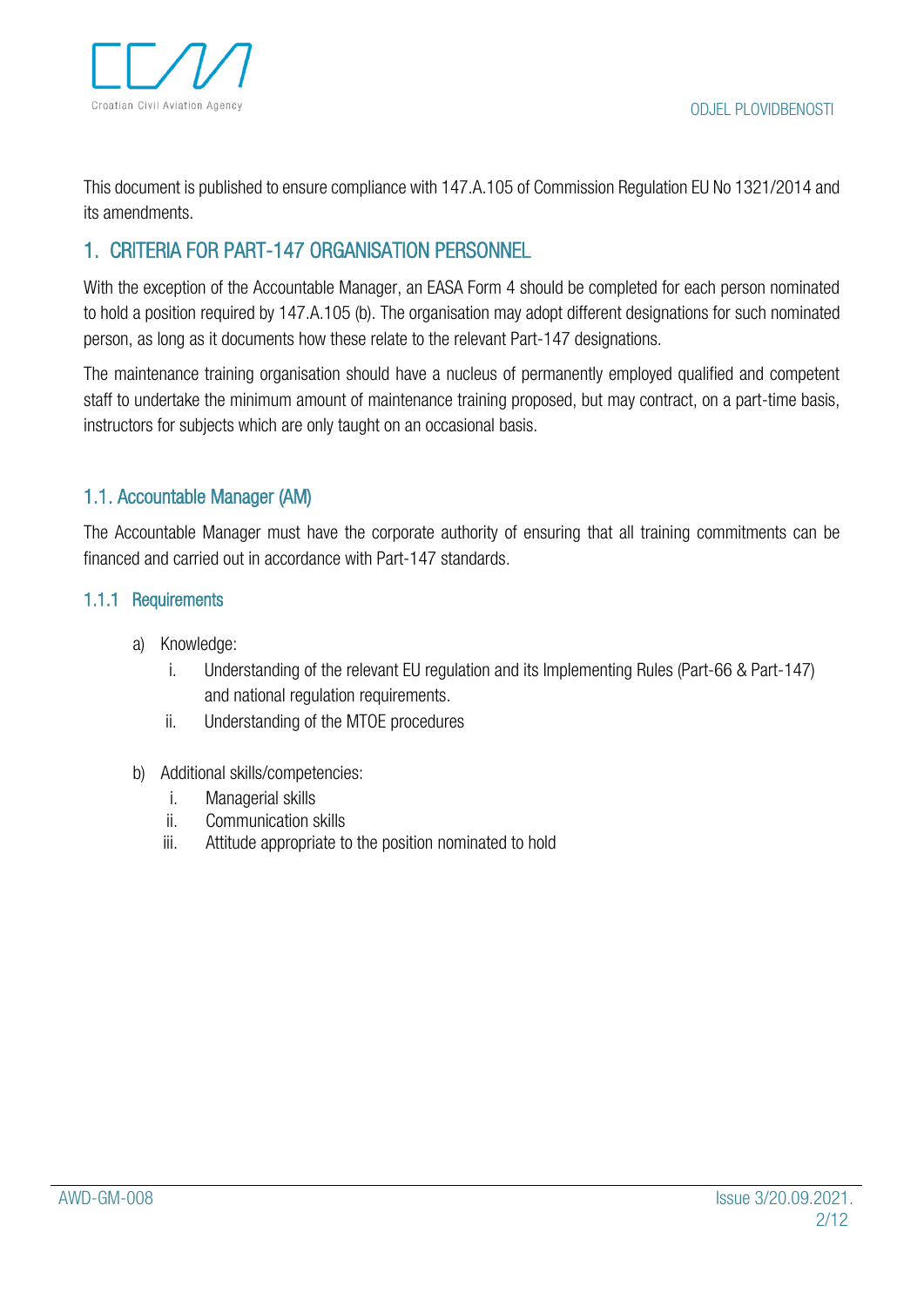

## <span id="page-3-0"></span>1.2 Quality Manager (QM)

The Quality Manager has the responsibility of managing the quality system as specified in 147.A.130(b). The appointed person shall have direct access to the Accountable Manager to ensure that the Accountable Manager is kept properly informed on compliance matters.

#### <span id="page-3-1"></span>1.2.1 Requirements

- a) Training/education:
	- i. Quality System Training
	- ii. Auditing Training
- b) Knowledge:
	- i. Knowledge and understanding of the relevant EU regulation and its Implementing Rules (Part-66 & Part-147) and national regulation requirements.
	- ii. Detailed knowledge and understanding of the MTOE procedures of the MTO including knowledge of the rules and procedures relevant to the exercise of his/her duties.
- c) Experience:
	- i. Five years' work experience, of which two years' experience in aircraft maintenance, or working in aircraft maintenance environment, or in Part-147 or other technical academic institution, or working in a NAA, or as an auditor or quality manager.
- d) Additional skills/competencies:
	- i. Managerial skills
	- ii. Communication skills
	- iii. Attitude appropriate to the position nominated to hold

Note: In the case of a smaller maintenance training organisation, this task may be exercised by the Accountable Manager provided he/she has demonstrated having the related competence for Quality Manager.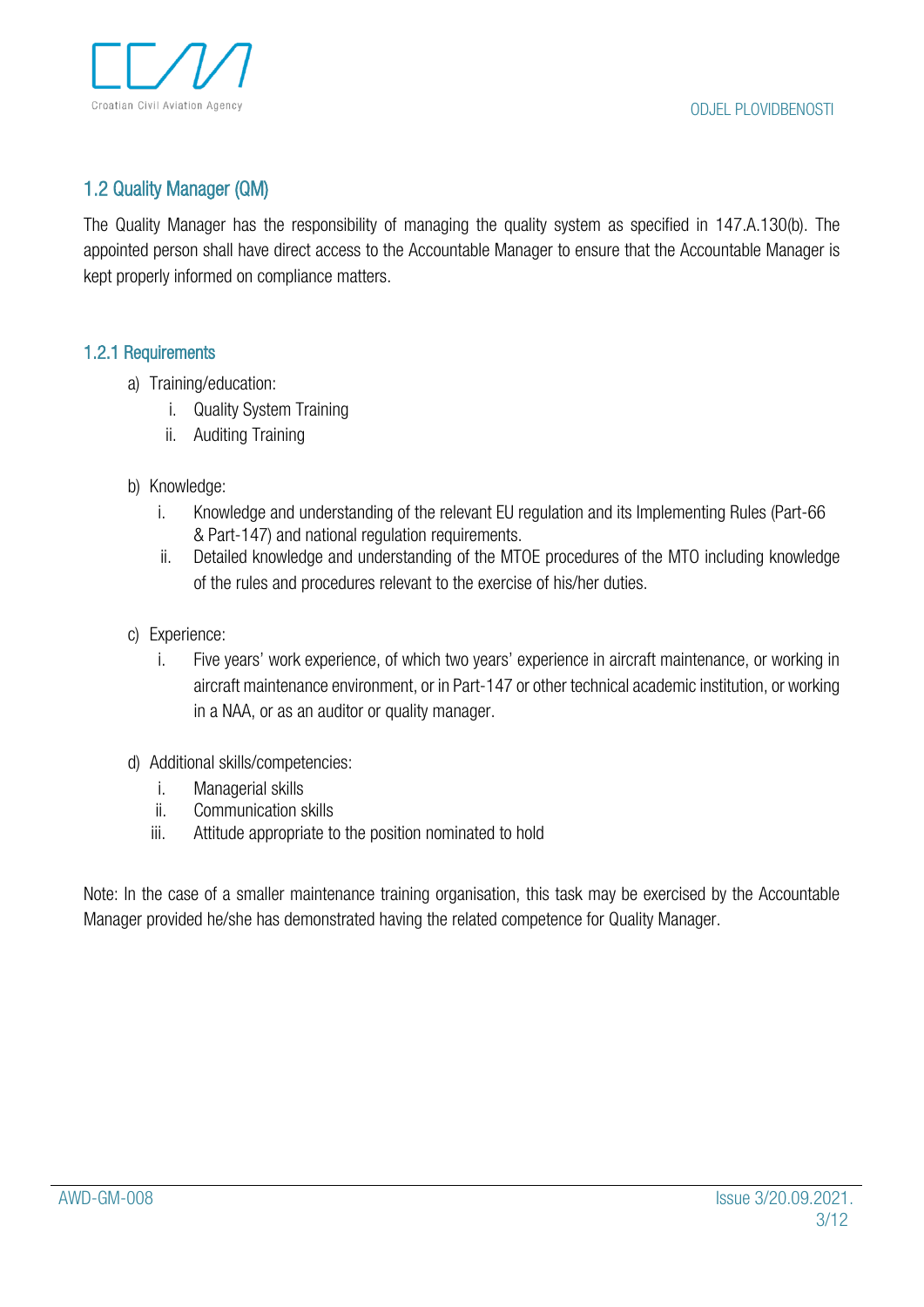

# <span id="page-4-0"></span>1.3. Training Manager (TM)

The Training Manager must have the authority of managing the Part-147 MTO on a day-to day basis. He must have the responsibility to ensure that all training performed is in compliance with the relevant regulatory requirements and in accordance to the approved MTOE procedures and to ensure satisfactory integration of practical training and theoretical knowledge instruction, also for supervising the progress of individual students.

#### <span id="page-4-1"></span>1.3.1 Requirements

- a) Training/education:
	- i. Degree at technical university or other higher technical educational institution (mechanical, electrical, aircraft engineering) or secondary education with appropriate aircraft maintenance experience (i.e. Certifying Staff)
- b) Knowledge:
	- i. Knowledge and understanding of the relevant EU regulation and its Implementing Rules (Part-66 & Part-147) and applicable AMC/GMs.
	- ii. Detailed knowledge and understanding of the MTOE procedures of the MTO including knowledge of the training and examination processes and procedures,
	- iii. Knowledge of instructional techniques (Instructional Techniques Training)
- c) Experience:
	- i. 5 years working experience in continuing airworthiness, maintenance or training environment, of which two years in an appropriate position
- d) Additional skills/competencies:
	- i. Managerial skills
	- ii. Communication skills
	- iii. Administrative skills
	- iv. Attitude appropriate to the position nominated to hold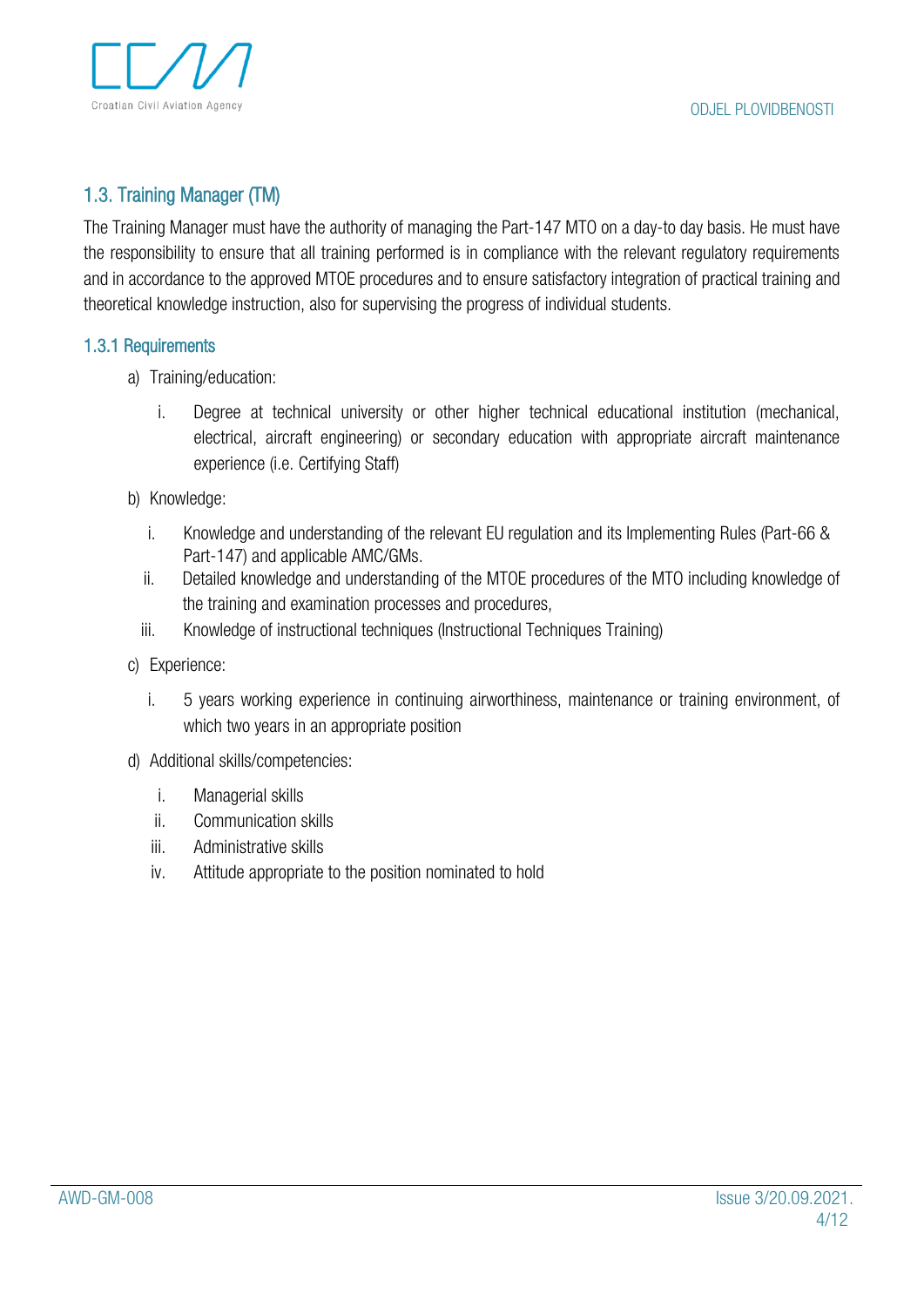## <span id="page-5-0"></span>1.4 Examination Manager (EM)

Examination Manager is a person who has the overall responsibility for process of examinations, which includes security of Examination Question Data Bank, creation, accuracy, knowledge level, amendment, and validation, quality and quantity to ensure a representative cross-section of the subject matter, selection of questions to produce examination papers, storage and archiving of examination records, declaring an examination void in the event of a significant breach of the integrity of the examination.

#### <span id="page-5-1"></span>1.4.1 Requirements

a) Training/education:

i. Degree at technical university or other higher technical educational institution (mechanical, electrical, aircraft engineering), or secondary education with appropriate aircraft maintenance experience (i.e. Certifying Staff)

#### b) Knowledge:

- i. Knowledge and understanding of the relevant EU regulation and its Implementing Rules (Part-66 & Part-147) and applicable AMC/GMs.
- ii. Detailed knowledge and understanding of the MTOE procedures of the MTO including knowledge of the training and examination processes and procedures,
- iii. Knowledge of the methodology of creating examination Multi Choice Questions (MCQ) and managing the Examination Question Data Bank (EQCB).

#### c) Experience:

i. 3 years minimum working experience in continuing airworthiness, maintenance, or training environment.

#### <span id="page-5-2"></span>1.5. Instructor

Instructor is a person designated by the MTO who delivers theoretical and/or practical training to the trainees in accordance with the approved MTOE procedures using the training material and equipment determined by the MTO.

#### <span id="page-5-3"></span>1.5.1 General Requirements for instructors

- a) Training/education:
	- i. Degree at technical university or other higher technical educational institution (mechanical, electrical, aircraft engineering), or secondary education with appropriate aircraft maintenance experience (i.e. Certifying Staff)
	- ii. Instructional Techniques Training ('Professional Skills for the Instructors' or similar)

#### b) Knowledge:

- i. Knowledge of instructional techniques,
- ii. Knowledge of instructional tools to use,
- iii. Knowledge of human performance and safety culture,
- iv. Knowledge of the subject to be trained,
- v. Detailed knowledge of the MTOE and associated training procedures,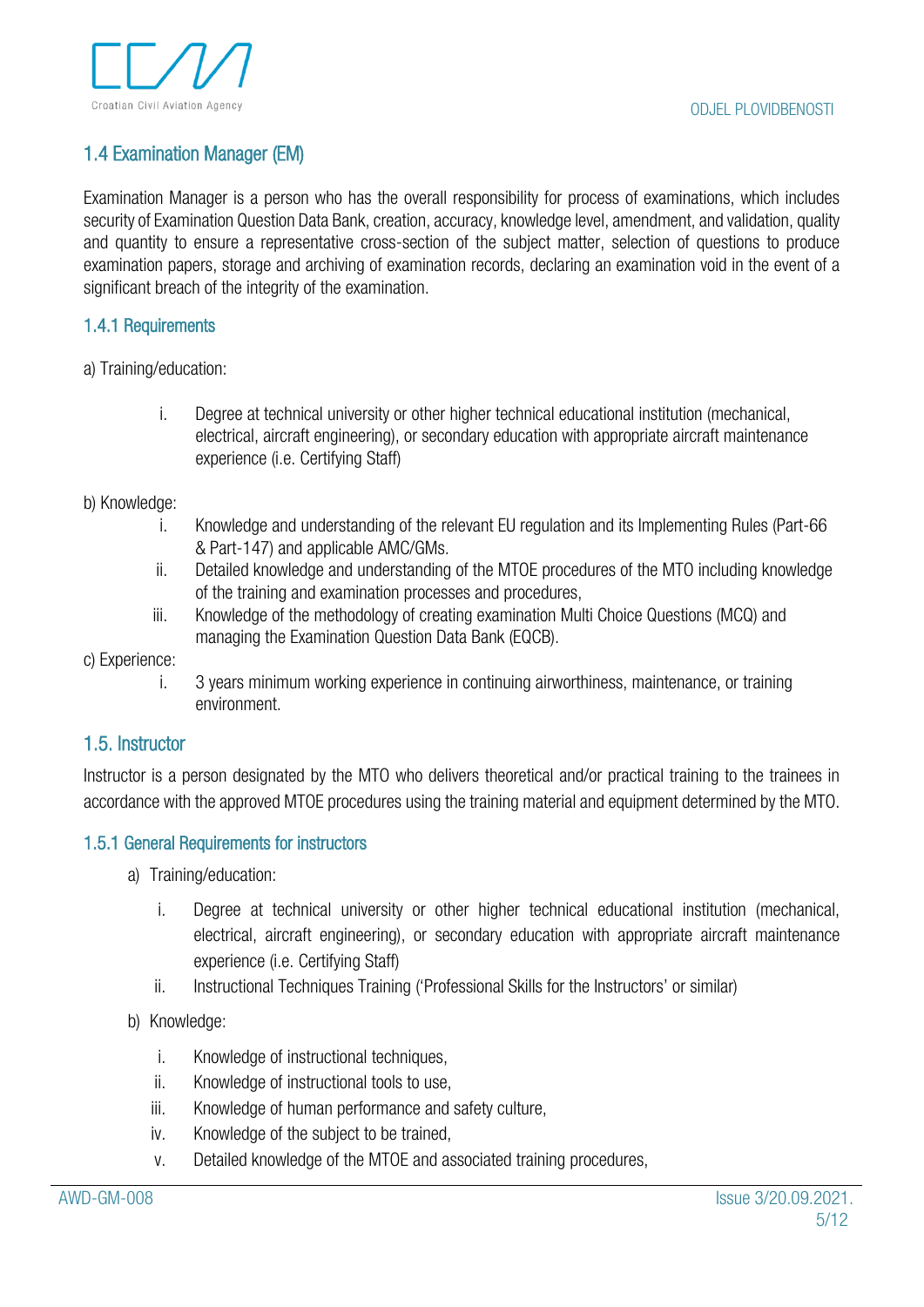

- vi. Sound understanding of the relevant EU regulation and its Implementing Rules (Part-66 & Part-147) and applicable AMC/GMs.
- c) Experience:
	- i. Practical background in aviation for modules relevant to the training provided (with the exception for Basic training modules: Module 1 – Mathematics, Module 2 – Physics, Module 3 - Electrical Fundamentals and Module 4 - Electronic Fundamentals. However practical experience in aircraft maintenance, design or production activities is advantageous; the advantage for the instructor is to understand the practical applications of a scientific knowledge and therefore to better appreciate the knowledge that the student must receive.)
	- ii. Previous experience in giving theoretical knowledge instruction or successfully passed the organisations internal instructor training including the final practical assessment by the MTO in accordance with the approved MTOE procedure.
- d) Additional skills/competencies:
	- i. Communication skills
	- ii. Attitude appropriate to the function

In order to be initially accepted as instructor, the prospective instructor should attend a number of lessons/practical training sessions during the regular conducted courses on the subject(s) he/she is going to deliver. The instructor should then prepare and deliver a training session in a monitored environment, attended and assessed either by the training manager or his delegated representative as part of the MTO's assessment process, prior to the instructor being authorised to deliver a course.

#### <span id="page-6-0"></span>1.5.2 Aircraft Type Training Instructor Requirements

In addition to the General Requirements for Instructors the aircraft Type Training Instructor must also be either of the following:

- a) hold an aircraft maintenance licence endorsed with the type rating relevant to the corresponding type course OR
- b) hold an aeronautical / electrical or mechanical engineering degree and undergo a type course specific to the category and corresponding type OR
- c) have evidence of previous employment as an Aircraft Type Training instructor and undergo a type course specific to the category and corresponding type.

#### <span id="page-6-1"></span>1.5.3 Basic Knowledge Training Instructor Requirements

In addition to the General Requirements for Instructors the Basic Knowledge Training Instructor must also be either of the following:

a) hold an aircraft maintenance licence applicable to the relevant category/sub-category being taught, OR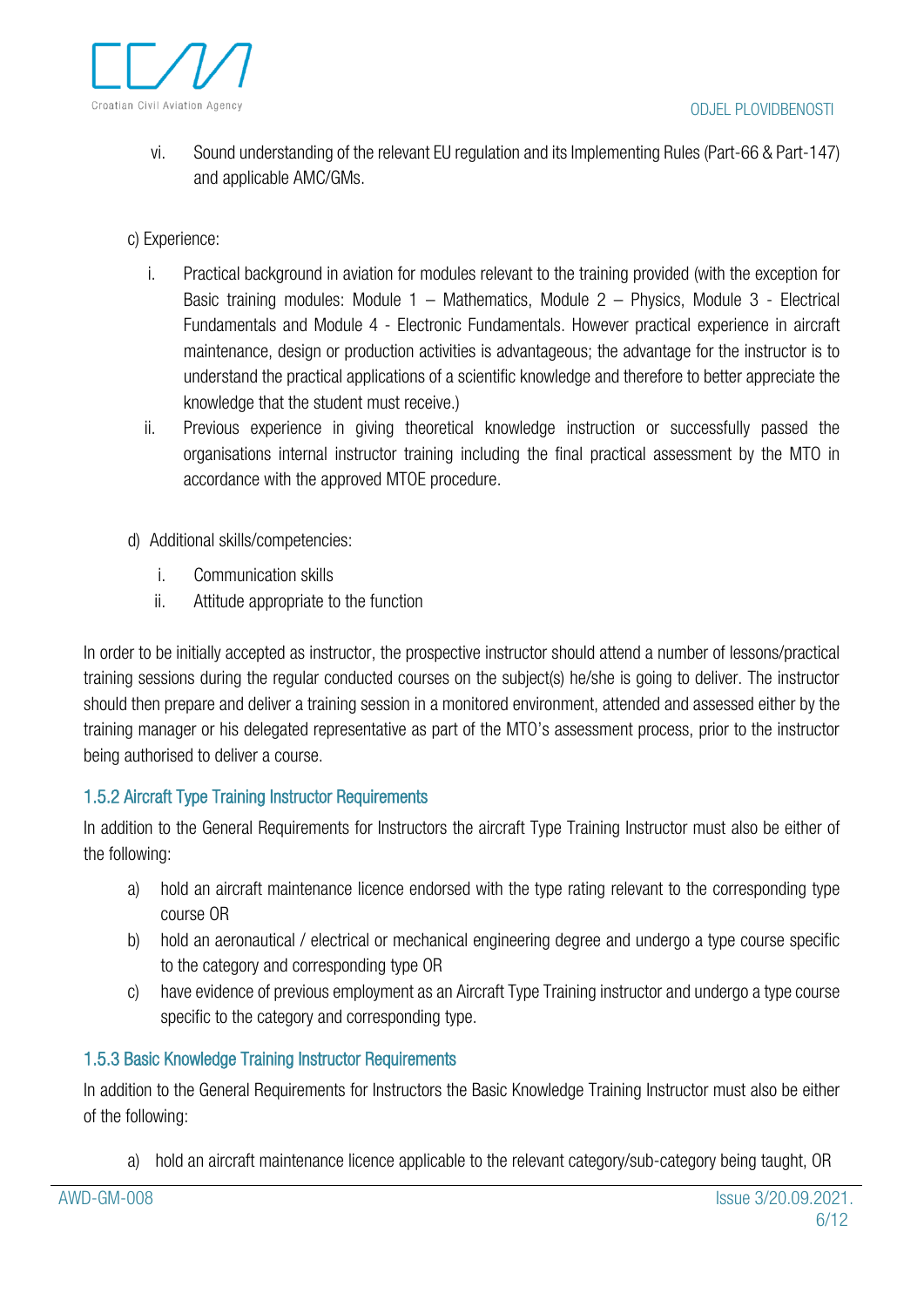

- b) Provide evidence of previous employment as a Basic Knowledge Training Instructor, OR
- c) Have practical background in aviation for modules relevant to the training provided and have previous experience in giving theoretical knowledge instruction or successfully passed the organisations internal instructor training including the final practical assessment by the MTO in accordance with the approved MTOE procedure.

## <span id="page-7-0"></span>1.6. Knowledge Examiner/ Practical Assessor

The function of the Knowledge Examiner is to examine the theoretical knowledge of the trainees in accordance with the approved MTOE examination procedures.

The function of the Practical Assessor is to assess the practical knowledge, skills and attitude of the trainees in accordance with the approved MTOE practical assessment procedures.

#### <span id="page-7-1"></span>1.6.1 Knowledge Examiner Requirements

- a) Training/education:
	- i. Degree at technical university or other higher technical educational institution (mechanical, electrical, aircraft engineering), or secondary education with appropriate aircraft maintenance experience (i.e. Certifying Staff)
- b) Knowledge:
	- i. Familiar with the Aircraft Basic Training or Type Training course/s for which examination is to be held,
	- ii. Familiar with the Part-66 syllabus that details the number and knowledge level of questions per module
	- iii. Should be able to compile both written and multi choice question papers and, in the case of the essay questions, supply a model answer sheet detailing the marking guide
	- iv. Able to mark and analyse the student's responses and provide feedback to the instructor / training manager, detailing any inconsistencies with the examination results or process.
	- v. Practical working knowledge of the MTOE and relevant training and examination procedures,
	- vi. Sound understanding of the relevant EU regulation and its Implementing Rules (Part-66 & Part-147) and applicable AMC/GMs.
- c) Additional skills/competencies:
	- i. Professionalism, sincerity, objectivity and neutrality
	- ii. Attitude appropriate to the function

Note: Knowledge Examiner shall not issue an examination paper or invigilate an examination in a subject area where he/she has acted as an instructor.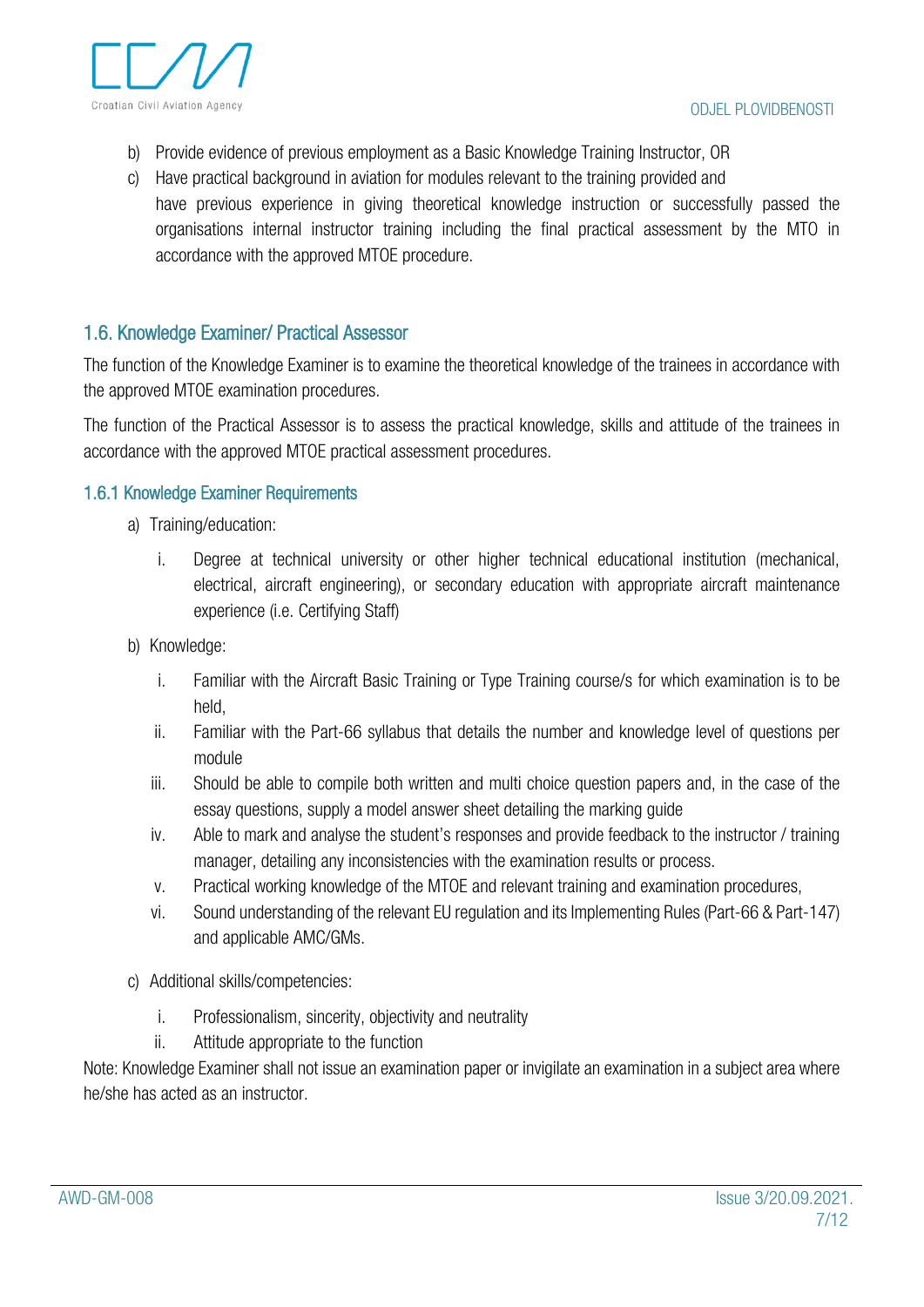#### <span id="page-8-0"></span>1.6.2 Practical Assessor Requirements

- a) Training/education:
	- i. Hold a current aircraft type authorisation, issued by a Part-145 organisation, on the subject aircraft type for which the assessment is to be held and successfully completed a formal instructional / facilitators techniques course and completed an organisations internal assessor training course, OR
	- ii. Hold a supervisory position or, a position of responsibility, as an avionic or mechanical engineer within a Part-145 maintenance environment and can prove practical experience of 6 months within the last 24 months.
- b) Knowledge:
	- i. Knowledge of human performance and safety culture,
	- ii. Knowledge of instructional tools to use,
	- iii. Understanding of the objective and the content of the practical elements of the training that is being assessed
	- iv. Practical working knowledge of the MTOE including associated training and examination procedures,
	- v. Sound understanding of the relevant EU regulation and its Implementing Rules (Part-66 & Part-147) and applicable AMC/GMs.
- c) Experience:
	- i. 2 years of practical experience in the areas relevant to the assessment provided
- d) Additional skills/competencies:
	- i. Training/coaching/testing skills
	- ii. Interpersonal skills to manage the assessment process (professionalism, sincerity, objectivity and neutrality, analysis skills, sense of judgement, flexibility, capability of evaluating the supervisor's or instructor's reports, handling of trainee's reactions to failing assessment with the cultural environment, being constructive, etc.)

#### <span id="page-8-1"></span>1.6.3 Invigilators

Training organisations may delegate the invigilation of an examination to staff not listed as examiner for the particular subject.

These "invigilators" do not need to be qualified to the same extent as an examiner, and in particular they don't need to demonstrate specialty knowledge, as long as their duty is strictly limited to the invigilation itself and excludes any participation to the preparation of the examination papers or to their grading.

Invigilators must be trained to the organisation's examination procedures with a specific emphasis on the exam's integrity aspects and on the handling of cheating or misconduct cases.

Such staff should be listed by the organisation and records of their training be kept in the individual's file.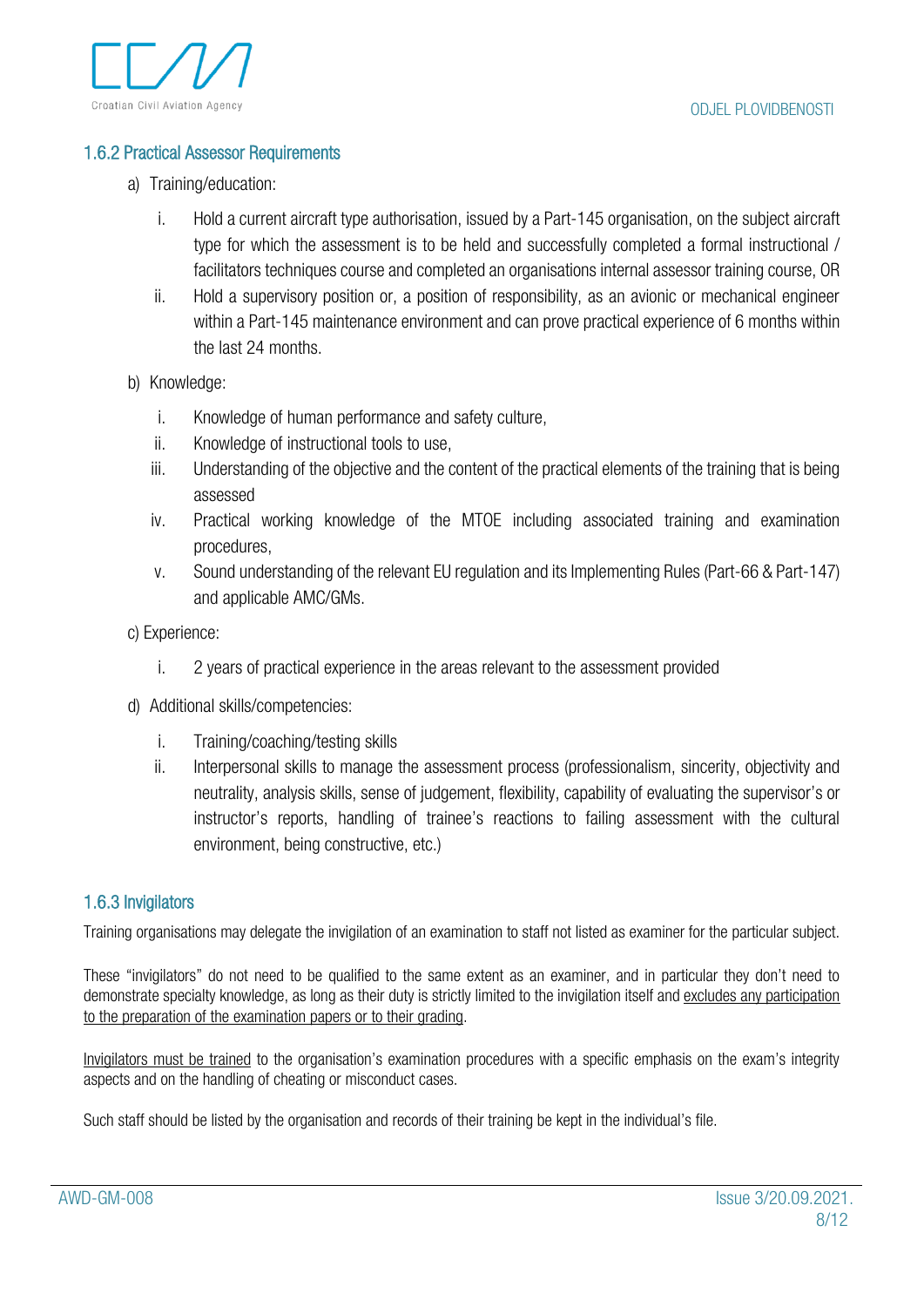

#### <span id="page-9-0"></span>1.7 Assessing the competency of Instructors, Knowledge Examiner and Practical Assessor

The assessment of the competency and the subsequent nomination of instructional staff are key-steps and must be conducted in accordance with a procedure to be described into the MTOE.

The procedure should indicate the persons responsible for such assessment as well as the criteria used by the organisation to determine the eligibility of a candidate to a specific position of instructor, knowledge examiner or practical assessor.

The procedure should include a face-to-face interview of the candidate and a review of his/her credentials such as training certificates or experience records. Where necessary, it shall be completed by an in-situation evaluation of the candidate (simulated training session or real class-teaching under supervision).

Where appropriate, the procedure should also consider a period of "OJT" (instruction under supervision) allowing a fine-tuned assessment before confirming the nomination of a candidate as an instructor, examiner or assessor. This is for instance in order to verify specific abilities or to verify the adherence to the organisation's training / examination procedures.

The assessment should be verifiable by the CCAA and therefore be documented. Supporting documents (training certificates, working experience records, etc.…) should be kept in the staff file.

Note: The competency assessment is not a pre-employment interview usually based on credentials. The evaluation must in effect confirm that the candidate is familiar with the organisation's procedures, instructional methods and techniques. It is also the opportunity to verify the candidate's attitude and teaching abilities, and to ensure that he/she will deliver a quality course in-line with the organisation's values and practices.

#### Important:

It is often noted that organisations have a robust selection process for their own permanently employed staff, but do not apply the same rigor to occasional external staff. The role played by those in the overall quality of a course should however not be underestimated, and an adequate assessment of their competencies should equally be enforced. The process can be tailored to better fit a particular category of staff, for instance an MRO technician proposed as a practical instructor & assessor could be evaluated more on the robustness of his/her working experience than on his/her pedagogical skills credentials.

An instructor or examiner previously -and recently- employed by another Part 147 organisation should equally be systematically assessed for his/her competency, although the assessment process could be lighter and consider credits due to his/her past experience.

In any case, the staff should be trained and assessed against their knowledge of the training's organisation instruction & assessment procedures & documents.

The preceding principles should be equally applied for the extension of an existing scope of instruction, examination or assessment held by a staff already exercising such activities within the company. A lighter assessment process essentially centered on the specialty knowledge would however be appropriate.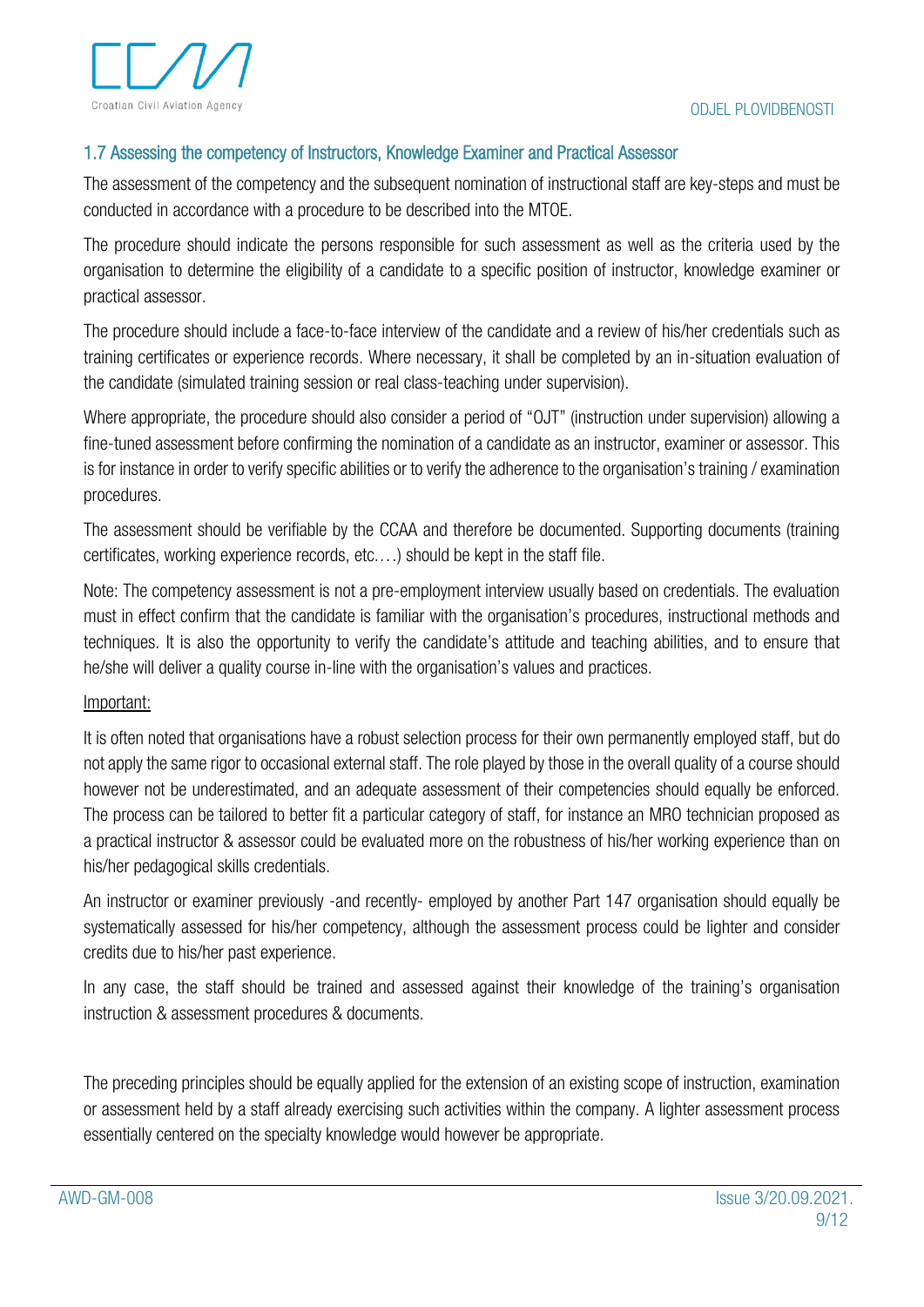

#### <span id="page-10-0"></span>1.7 Nomination and acceptance of Instructors, Knowledge Examiner and Practical Assessor

The use of CCAA Form 4 is not required, but the acceptance of Instructors, Knowledge Examiner and Practical Assessor shall be performed through the MTO's 'List of instructors, examiners and assessors' and approved through MTOE. The MTO shall inform the CCAA of any changes regarding the 'List of instructors, examiners and assessors' in due time.

The appointment for of any new Instructor, Knowledge Examiner or Practical Assessor by the MTO shall be followed by the written notification to the CCAA including the CV for any new Knowledge Examiner or Practical Assessor and any other relevant supporting evidences on his/her qualification and experience.

Knowledge Examiner, Practical Assessor and Instructor may combine the roles; these other roles must be clearly identified against the individual within the relevant MTOE.

# <span id="page-10-1"></span>2. PROCEDURE FOR THE ACCEPTANCE OF PART-147 PERSONNEL

#### <span id="page-10-2"></span>2.1. Applicable form

Applicable Form: Details of management personnel – Form 4 (QSM-FRM-108).

Details of management personnel – Form 4 shall be used for Quality Manager, Training Manager or any other person nominated to hold a management position required by 147.A.105 (b) (such as, but not limited to Training Coordinator, Instructor Coordinator, Chief Instructor, Chief Knowledge Examiner, Chief Practical Assessor, etc.)

The organisation may adopt different designations for such nominated person, as long as it documents how these relate to the relevant Part-147 designations.

One Form shall be completed for one nominated person and one function, because one person can be approved for one function within the organisation, but there may be reason to be not approved for some other function.

Relevant appendices / supporting documentation shall be attached to the Form as described in the form itself such as (as deemed appropriate and depending on the function of person):

- i. Nomination of the person for the function by Accountable Manager or any other Organisation's authorised person, as applicable;
- ii. Detailed CV;
- iii. Appropriate diplomas and certificates and other eligible evidences supporting the qualification and experience;
- iv. Any other document proving qualification, experience and expertise of the nominated person;
- v. If the nominated person is not the Croatian citizen, contact relevant CAA to check his/her qualification and to check the activities in other organisation (if any and if relevant to the nominated position/function);
- vi. Evidence on the employment within the organisation (as appropriate);

The Form 4 must be sent to the CCAA headquarters supplemented by the relevant supporting documentation.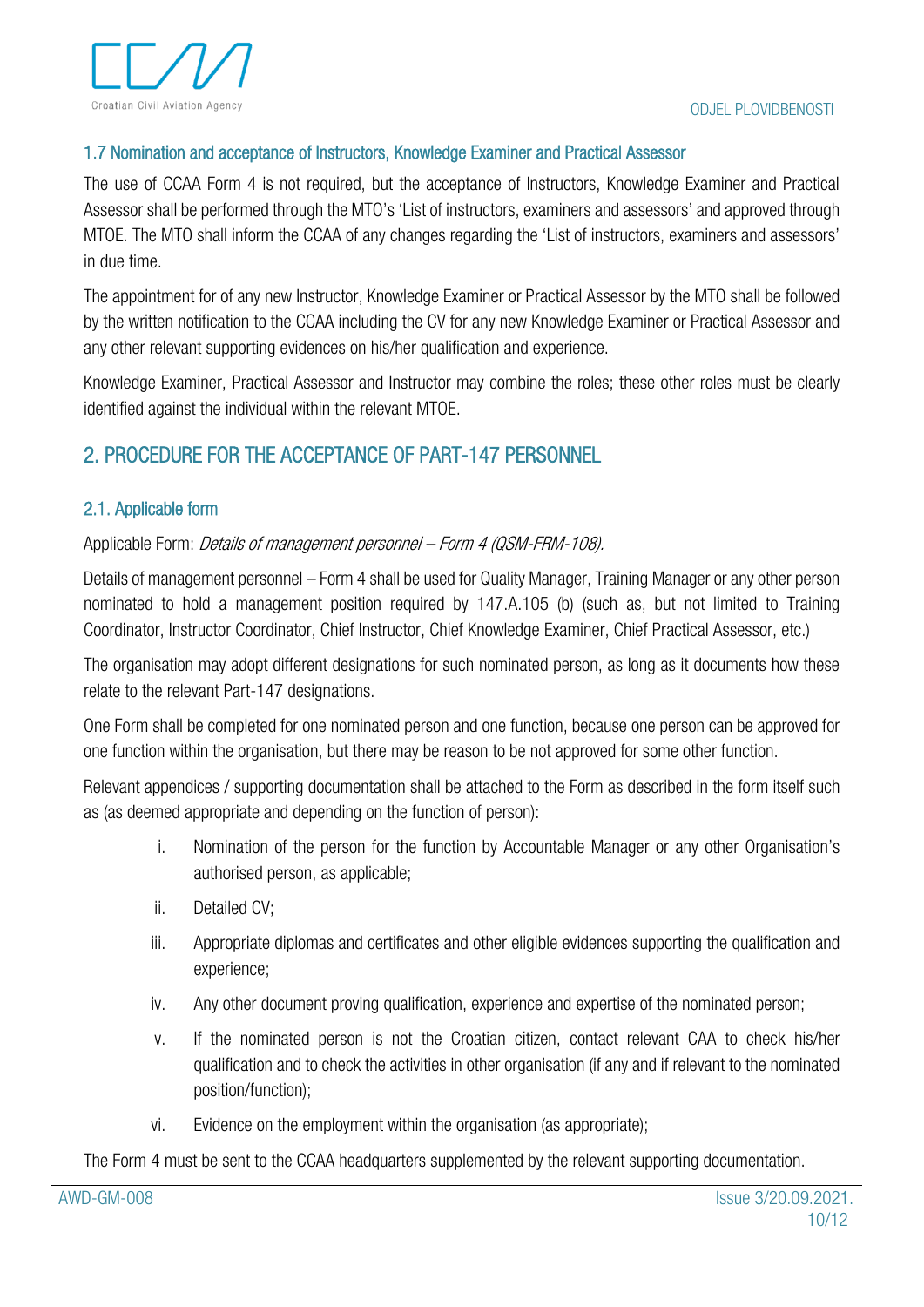

#### <span id="page-11-0"></span>2.2. Evaluation

- i. Qualified inspector approval/ acceptance will be based on:
	- ii. Fulfilling the requirements (qualification, experience & expertise);
	- iii. Previous cooperation of this person with the CCAA (as appropriate);

#### <span id="page-11-1"></span>2.3 Acceptance

If the candidate has satisfied all the requirements and qualified inspector decided that he/she is suitable candidate for the position, the CCAA shall approve Form 4 and inform the Training Organization in written.

Prior to the acceptance, the CCAA may invite the nominated management personnel for an interview or call for additional evidence of their suitability before deciding upon their acceptability.

The person shall not commence its work within the Part-147 organisation unless officially informed by the CCAA on his acceptance.

Note: NO Form 4 is to be submitted for the acceptance of instructional & examination staffs.

## <span id="page-11-2"></span>3. DELEGATION OF APPROVAL OF THE LIST OF INSTRUCTORS, EXAMINERS & PRACTICAL ASSESSORS

Once the CCAA is satisfied with the efficiency of the organisation's procedures and with the oversight performed by the internal Quality Assurance department, then a delegation of approval of the amendments to the list may be granted to the training organisation. Such "indirect approval" process should be described in the MTOE.

The delegation of approval will normally not take place during the first "oversight cycle" (2 years following the initial approval of the organisation).

The assessment and the nomination of the candidates is then carried out under the responsibility of the training organisation. The CCAA will perform sample checks during routine audits. These may include interviews of instructors or the attendance to part of a lesson or examination. Would the sample checks reveal that the instructor is not fully qualified, the revocation or the limitation of the instruction/ assessment privileges granted by the organisation may be requested by the CCAA and the delegation will be re-considered.